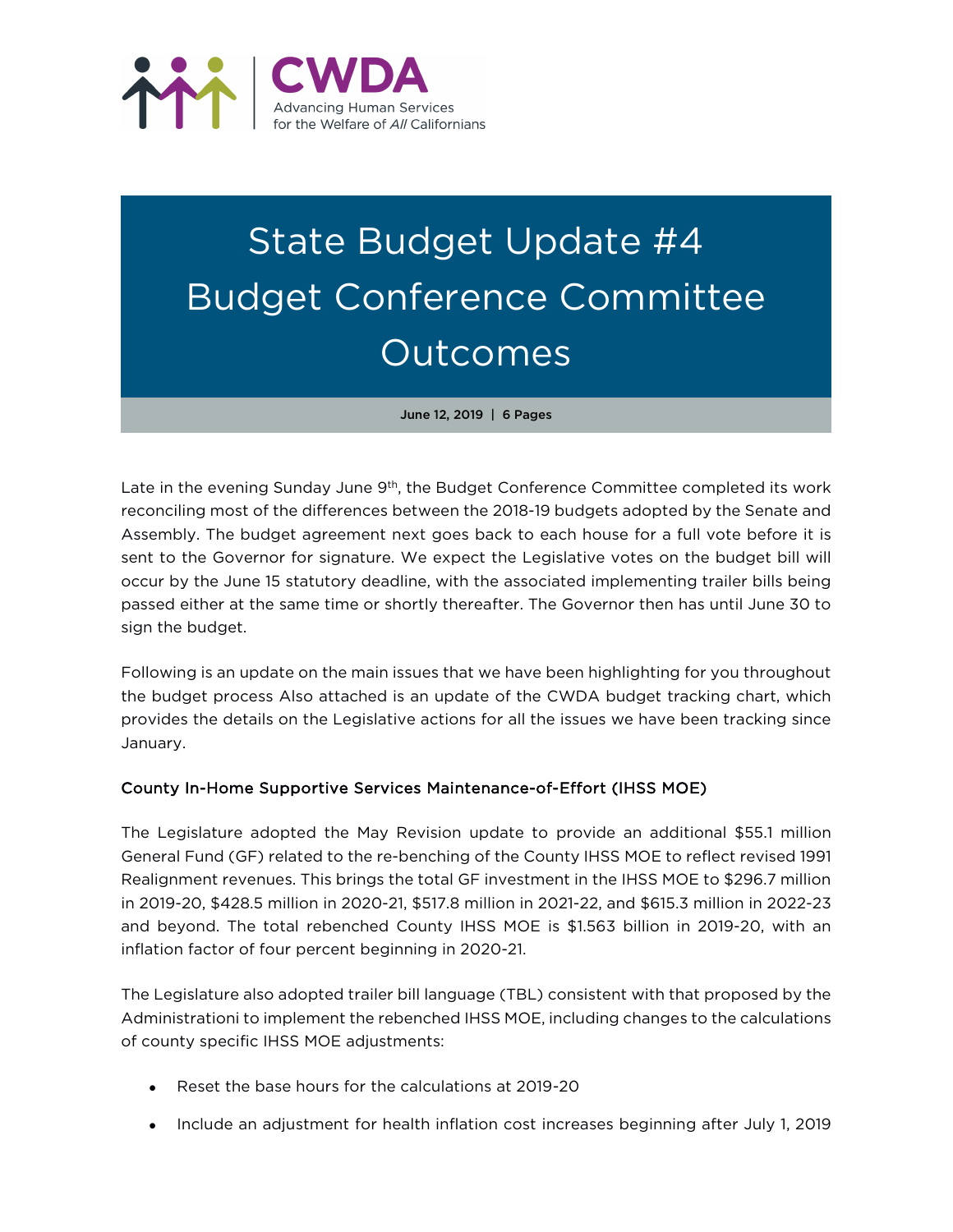when a county enters into a new collective bargaining agreement with providers

- Changes the state/county sharing ratio in nonfederal costs from 65 percent state/35 percent county to 35 percent state/65 percent county when the state minimum wage hits \$15 per hour
- Ends the acceleration of 1991 Realignment sales tax revenues and the redirection of VLF growth revenues to cover IHSS costs.

During the budget process, the United Domestic Workers of America (UDW) and Services Employee International Union (SEIU) California requested TBL that would only allow a county's IHSS MOE inflation factor to drop from the current seven percent to four percent if the county has an memorandum of understanding or collective bargaining agreement in place with IHSS providers that provides a wage above the state minimum wage. After negotiations among the Legislature, the Administration, CSAC, and the unions, a different agreement was reached that contains the following elements:

- Creation of a one-time 1991 Realignment withholding related to IHSS collective bargaining, that will take effect October 1, 2019 and become inoperative on January 1, 2021.
- The withholding will be equivalent to one percent of a county's 2018-19 IHSS MOE amount prior to any of the offsets that were received, will occur through an adjustment to the county's Social Services Realignment base, and will be restored in the next fiscal year.
- A county would be subject to the withholding only if all of the conditions listed below are met.
	- $\triangleright$  A county and provider union have completed the full IHSS expedited mediation and fact finding process;
	- $\triangleright$  The fact finding panel has issued recommended settlement terms that are more favorable to the union;
	- $\triangleright$  The county has an expired IHSS collective bargaining agreement; and
	- $\triangleright$  The county and union have not reached an agreement within 90 days after the release of the fact finding recommendations.
- For any county that has already gone through mediation and fact finding with recommended settlement terms issued prior to June 30, 2019, the county will have 90 days to reach an agreement or the withholding will occur on October 1, 2019.
- Reports to the Legislature on the status of IHSS collective bargaining by January 10,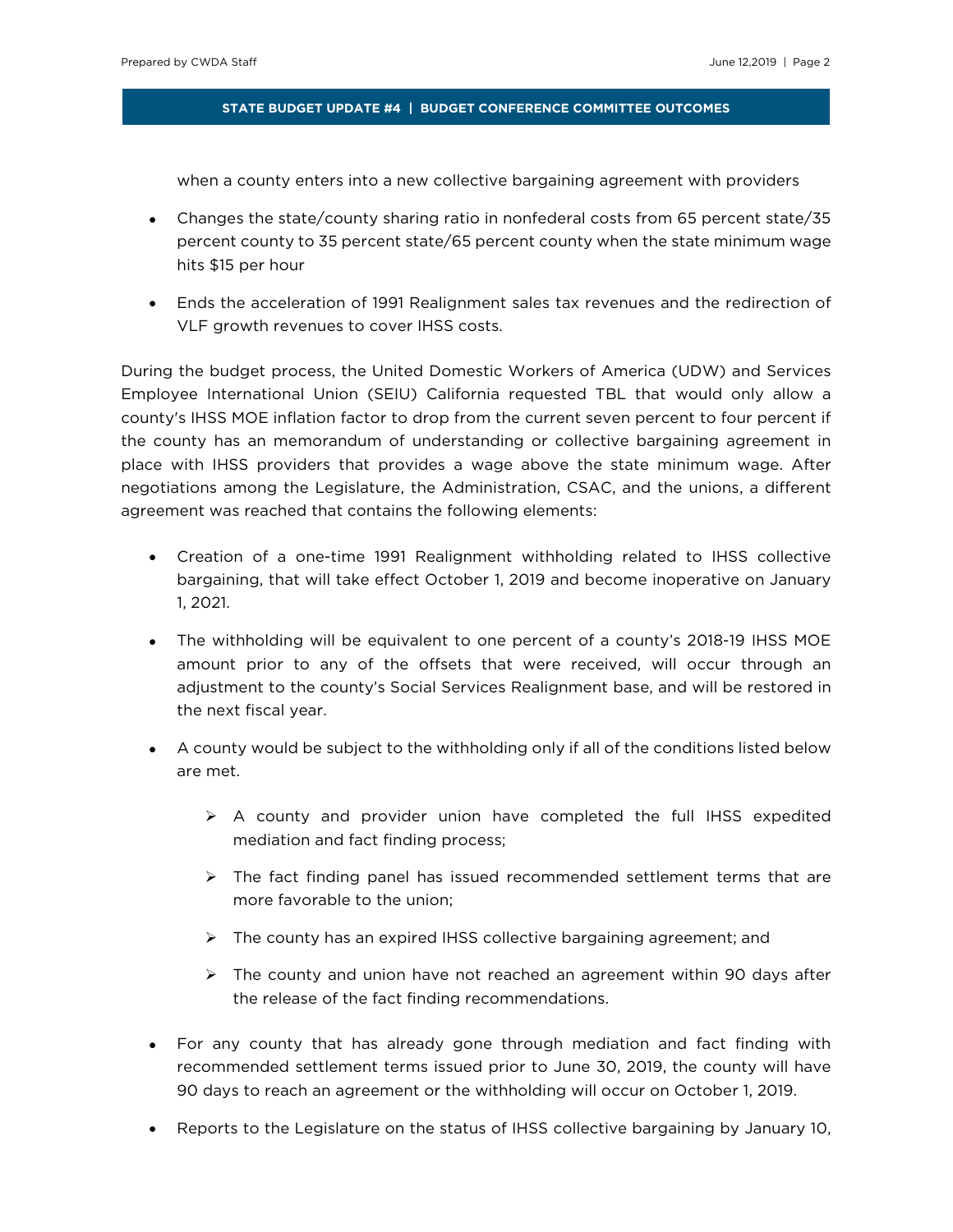2020 and May 14, 2020, with both CSAC and employee organizations will be required to be consulted on the reports.

The final agreement contains significant and critical improvements over the original union proposal. The financial consequence is significantly less, the financial consequence is onetime with not permanent base impact, and all available bargaining tools are required to be exhausted prior to imposition of the financial consequence.

### CalWORKs Earned Income Disregard (EID) and Income Reporting Threshold (IRT)

CWDA proposed to update the CalWORKs EID to from \$225 and 50 percent of income to \$500 and 50 percent of income beginning January 2019, increasing over the next three fiscal years to \$600 and 50 percent of income beginning January 2022 when the state minimum wage reaches \$15 per hour, and the increasing by the CNI each year thereafter to ensure the EID keeps pace with inflation. This update to the EID is estimated to cost \$35 million in 2019- 20, increasing to about \$95 million at full implementation in 2020-21. As discussions on the EID proposal occurred during the subcommittee hearing process, CWDA also proposed a simplification of the Income Reporting Threshold (IRT) to partially align it with the CalFresh IRT at no additional cost to the overall proposal.

The Legislature adopted the CWDA proposal to update the EID and IRT, but made the changes effective June 1, 2020, and each subsequent June 1 thereafter until the EID is \$600 and 50% of income and rejected the ongoing inflation adjustment thereafter.

## CalWORKs Stage One Childcare and 12 Months Continuous Eligibility

The May Revision included \$40.7 million in 2019-20 and \$54.2 million ongoing to provide CalWORKs recipients 12 months of Stage One childcare. The Administration's original proposal would have required CalWORKs recipients to receive a minimum of 12 months of Stage One childcare in order to be determined stable and able to transition to Stage Two. The Senate initially adopted the Administration's May Revision proposal and provided an additional \$26 million in ongoing funding to allow Stage One childcare to be available for additional program activities and to establish a data sharing system between county welfare departments and child care contractors to ensure that childcare is not disrupted during transfer (consistent with Senate Bill 321). The Assembly initially adopted the May Revision proposal without changes in order to move the issue to the Budget Conference Committee for further discussions.

Since the release of the May Revision proposal, CWDA argued that the funding provided for the proposal was inadequate because it did not assume any additional CalWORKs recipients will take-up Stage One childcare or that any CalWORKs recipients already receiving childcare will increase utilization. During the Budget Conference Committee negotiations, the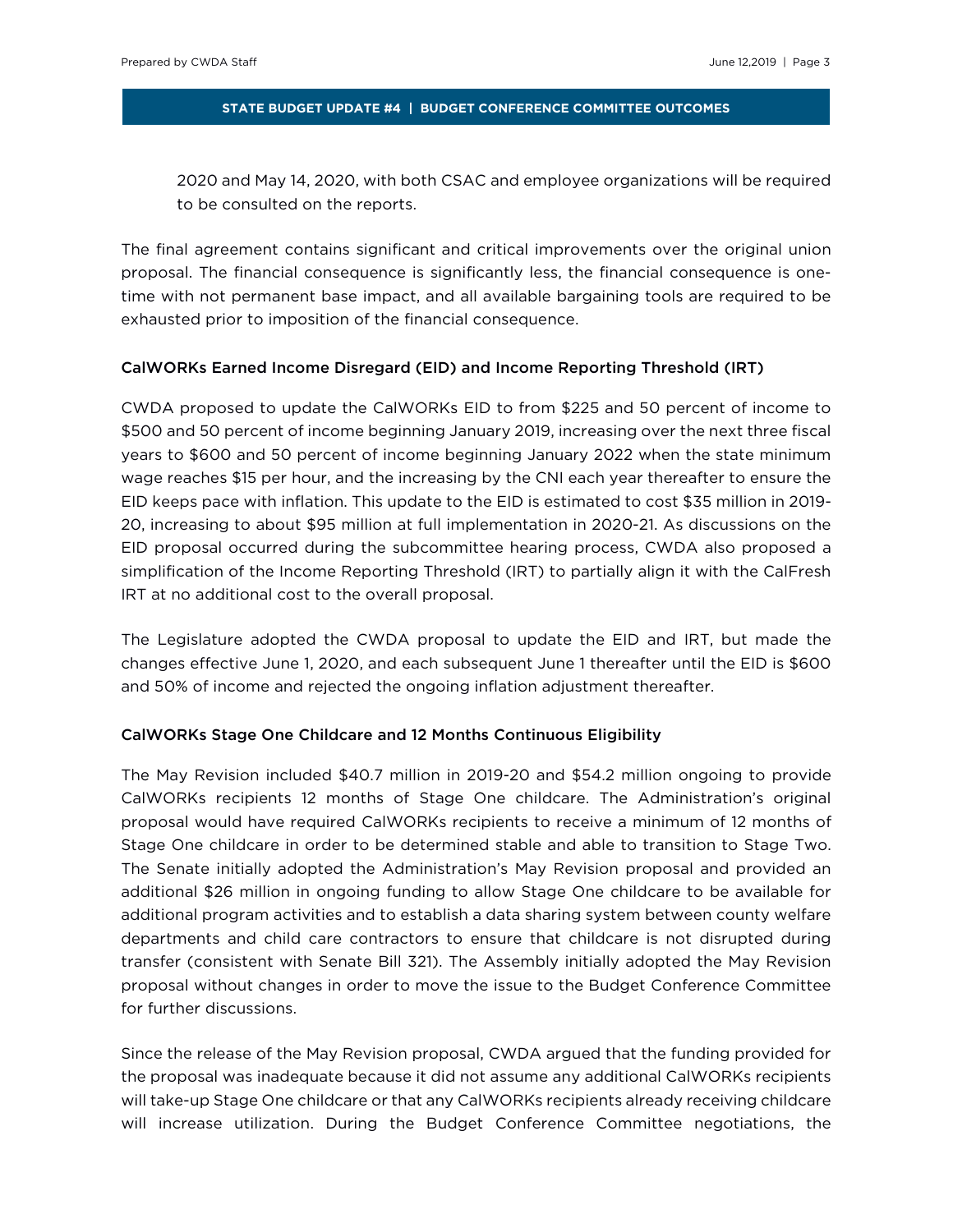Administration refined its proposal and budget estimate in light of the concerns. The revised proposal adopted by the Legislature will provide 12 months of continuous eligibility for Stage One childcare, but will continue to allow counties to define ''stability'' for purposes of moving to Stage Two. The revised proposal also includes the expanded activities for which CalWORKs recipients would be entitled to receive Stage One childcare and the expanded noticing provisions to recipients about the availability of childcare that are currently contained in Senate Bill (SB) 321. The budget adopted by the Legislature includes \$56.4 million in 2019-20 (including \$4.2 million for automation) and \$70.5 million in 2019-20 and ongoing to fund these Stage One childcare changes.

## CalWORKs Stage One Child Care and the Single Allocation

As part of the proposal to provide 12 months of continuous eligibility for Stage One child care, the May Revision also originally proposed to separate the Stage One child care component from the rest of the CalWORKs Single Allocation beginning in 2019-20. The Legislature adopted TBL to delay until 2020-21 the separation of Stage One child care consistent with the CWDA request.

## CalWORKs Grants

The May Revision continued to provide \$348 million to increase CalWORKs grants by 13.1 percent. The Legislature adopted the funding level, but modified the proposal to raise grants to 50 percent of the Federal Poverty Level (FPL) for assistance units (AUs) of one and to 48 percent for all other AUs to align with the agreement made as part of the 2018-19 budget to increase the grants to all cases to 50 percent of the FPL for the AU size plus one.

## Family Urgent Response System (FURS)

The budget adopted by the Legislature continues to included \$15 million GF in 2019-20 and \$30 million GF ongoing FURS, including TBL that would make implementation of FURS contingent on the approval of a federal waiver or revised state plan, if such an approval is determined to be needed, unless additional funds are appropriated in the budget, and to make the program contingent on an appropriation in the annual Budget Act. The implementation dates also continue to be pushed back by six months to provide the state additional time to get the hotline operational and to accommodate waiver approval if needed.

However, in the Budget Conference Committee negotiations the Legislature agreed to the potential future suspension of funding being provided in the 2019-20 budget package for several health and human services programs, including FURS. The funding suspension would be triggered by the Administration if total statewide GF expenditures, including those of the funding subject to suspension, exceeded projected GF revenues for 2021-22 and 2022-23.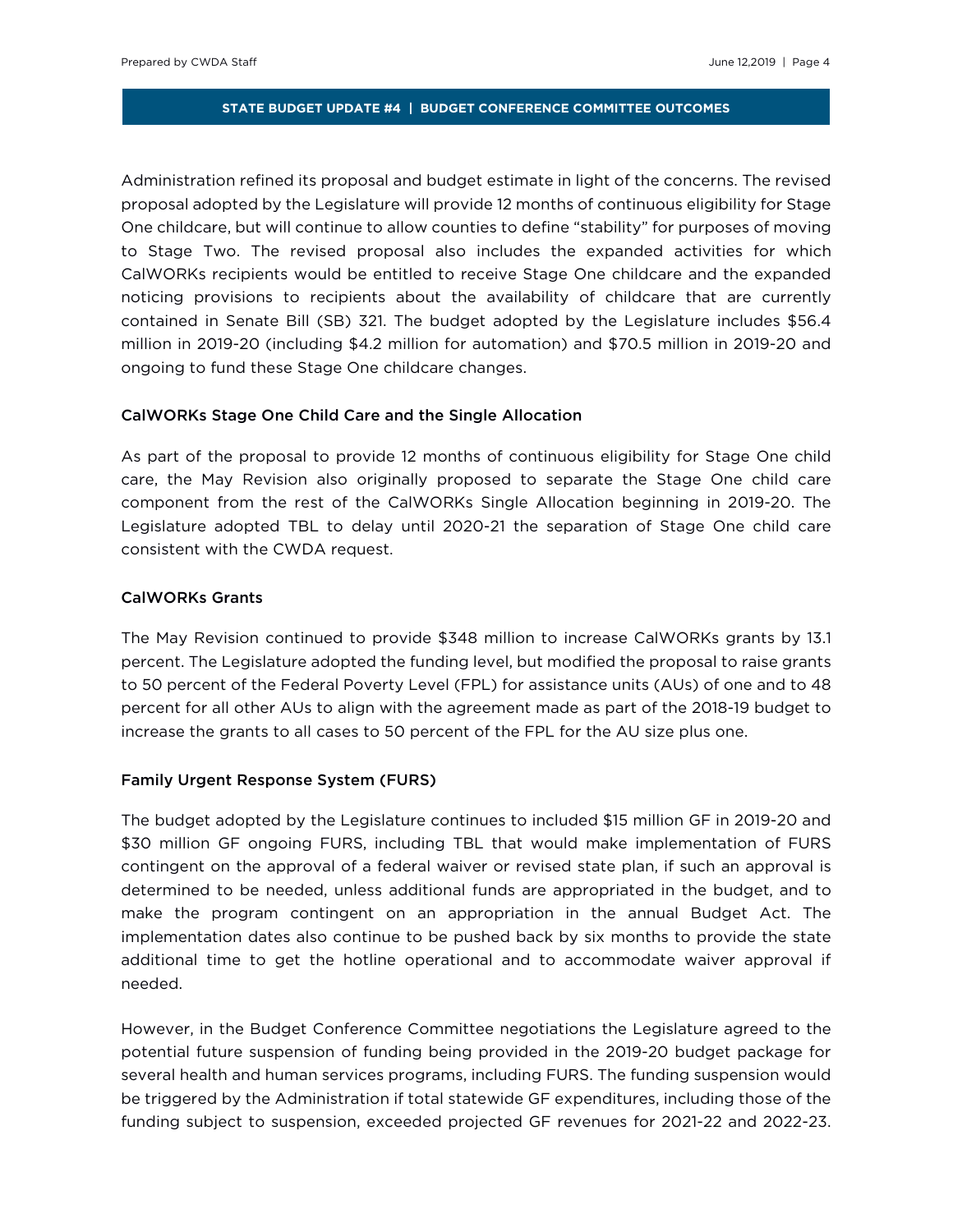The determination would be made in the May Revision released by the Administration on May 14, 2021. The TBL enacting the potential suspension also expresses Legislative intent to consider alternative solutions to enable continuation of the activities that were funded with the suspending funding.

## CalFresh Expansion to SSI Recipients - County Administration

The May Revision provided an additional \$15 million in one-time GF in 2019-20 for county administration of the expansion of CalFresh to SSI recipients (bringing total funding to \$30.4 million GF); however, the May Revision also proposed budget bill language (BBL) that would allow the \$15 million to only be used for unanticipated expenditures subject to the approval of the Department of Finance. The Legislature adopted the May Revision funding, but rejected the BBL proposed by the Administration and instead adopted BBL that would require monthly reporting of application and caseload data to the state Department of Finance that illustrates the increased workload and costs resulting from the CalFresh expansion (this data is already being gathered by CDSS). The Legislature also adopted TBL requested by CWDA to require the Administration to work with CWDA and counties to develop an updated budget methodology for all of CalFresh administration, including the additional workload associated with the CalFresh expansion to SSI recipients.

## Group Home Extension Trailer Bill

The Legislature adopted TBL consistent with CWDA's proposed language to provide another one-year extension of the existing statutory requirement for all group home providers to convert to Short Term Residential Treatment Program licensure.

## Bringing Families Home (BFH)

CWDA, CSAC, the Corporation for Supportive Housing, and Housing California requested \$25 million GF in one-time funding for 2019-20 to continue and expand the BFH program, which is set to expire after the current year. The Assembly originally approved the \$25 million request and the Senate originally approved \$10 million. The Legislature's final budget package adopted the full \$25 million for BFH and TBL that clarifies the participation of tribes and provides a little more flexibility in the housing that can be provided with the funding.

## Adult Protective Services (APS) Training

CWDA, the California State Association of Public Administrators/Guardians/Conservators, the California Commission on Aging, and the California Elder Justice Coalition requested \$5.75 million GF to be available over three fiscal years beginning in 2019-20 to continue to provide and expand training to APS social worker and county public administrator/guardian/conservator staff. The current \$3 million GF provided for this